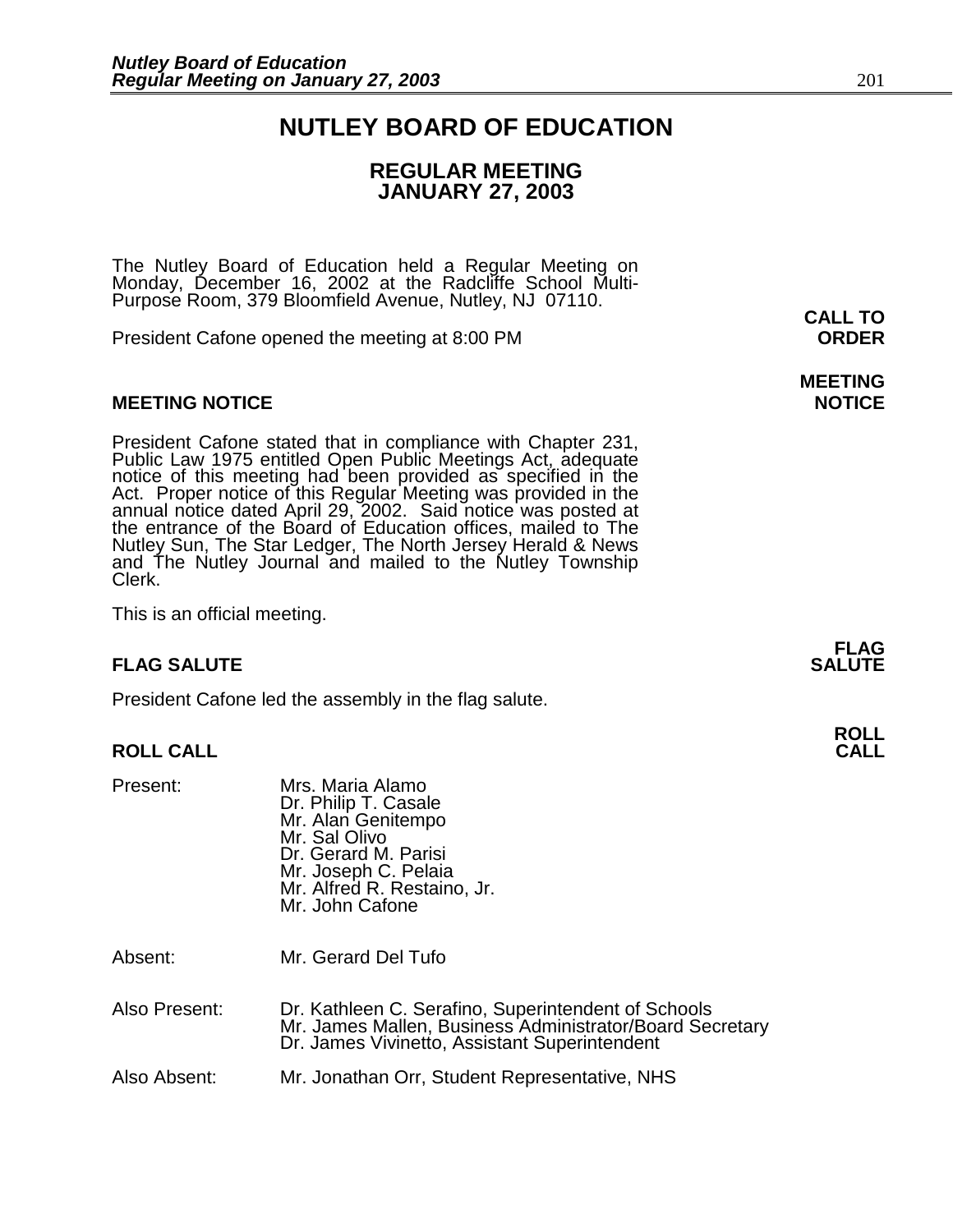## **APPROVAL OF MINUTES APPROVE**

BE IT RESOLVED that the Board of Education approves the minutes of the Conference and Closed Executive Session meetings of January 13, 2003, the Special meeting of January 7, 2003 and the Regular, Conference and Closed Executive Session meetings of December 16, 2002 .

Trustee Restaino moved, Trustee Parisi seconded and the Board approved by roll call vote the motion to approve the meeting minutes.

#### **CORRESPONDENCE CORRESPONDENCE**

Mr. Mallen presented and read the following correspondence:

A thank-you note from Linda Scarpa for the Board's expression of sympathy on the passing of her father.

A variance notice regarding property at 63 Jefferson Street being 200 feet within school property.

A variance notice regarding property at 314 Harrison Street being 200 feet within school property.

A variance notice regarding property at 53 Wilson Street being 200 feet within school property.

#### **SPECIAL ORDER OF BUSINESS SPECIAL ORDER**

Superintendent Serafino announced that she is pleased to introduce Nutley High School Principal Mr. Joseph Zarra who then presented the Board with the trophy and plaque that named the Nutley High School Competition Cheerleaders the New Jersey State Champions 2002 at the UCC Invitational Competition in November.

#### **SUPERINTENDENT'S REPORT SUPT'S REPORT A**

Dr. Serafino presented the Superintendent's Report dated January 27, 2003, Schedule A, which is appended to the minutes of this meeting and spoke briefly of the proposed 2003- 04 school calendar.

#### **BOARD SECRETARY'S REPORT**

Board Secretary Mallen presented the Board Secretary's Report dated January 27, 2003 as listed on the agenda.

**OF BUSINESS** 

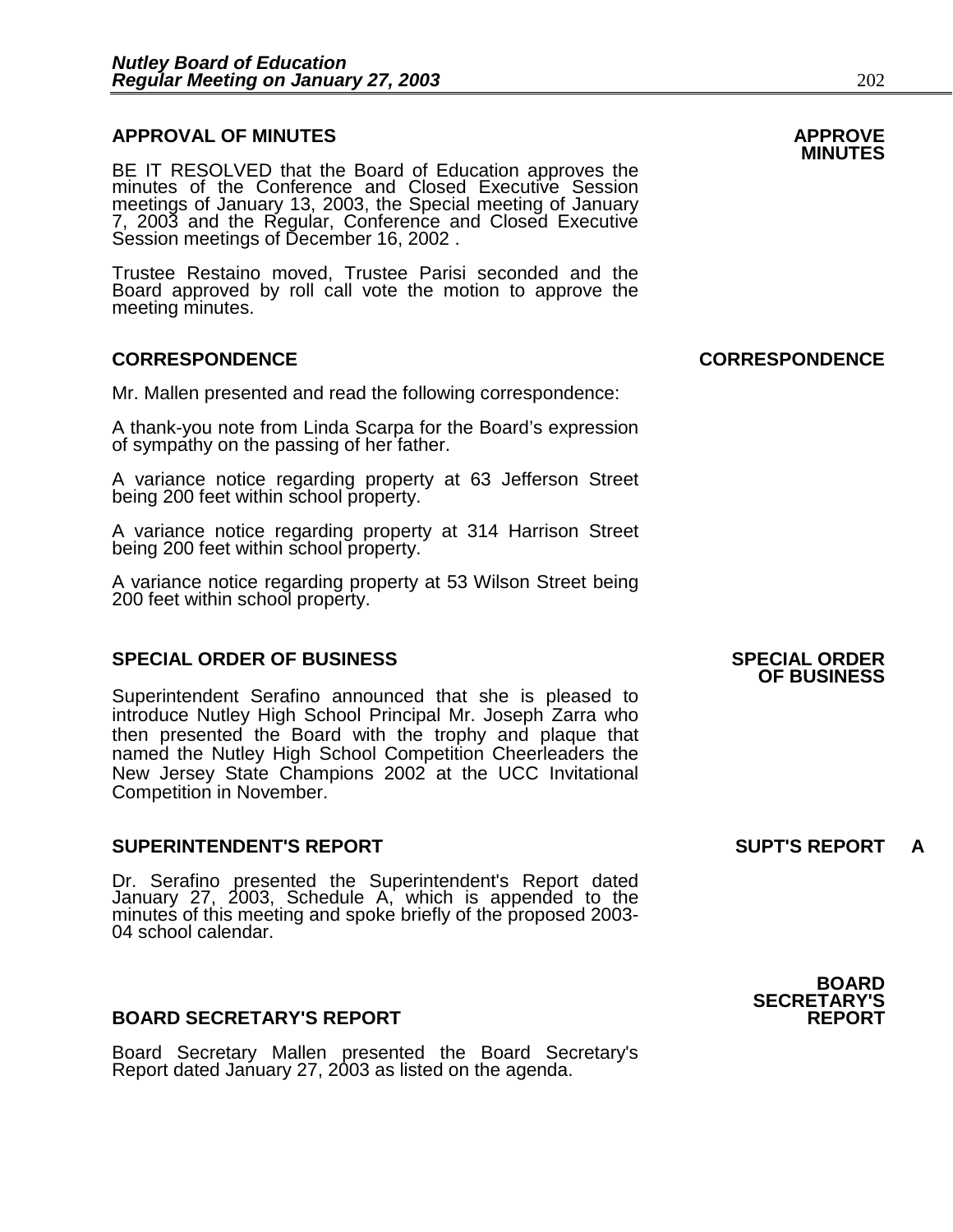## **HEARING OF CITIZENS (Resolutions Only) HEARING OF CITIZENS**

Resident Joseph Beckmeyer asked if the vacancies being filled tonight were properly posted.

He also asked specific questions regarding a policy being approved tonight regarding student identification cards.

Resident Chrys Carlo asked if the Board had investigated leasing buses vs. leasing property.

Superintendent Serafino and President Cafone responded where appropriate.

#### **SUPERINTENDENT'S RESOLUTIONS SUPT'S**

Trustee Restaino moved and Trustee Casale seconded a motion that the Board approve the Superintendent's Resolutions numbers 1 through 23 as listed below.

Trustee Alamo moved and Trustee Casale seconded a motion to amend resolution #23 - Board Policies - First Reading. The resolutions, as amended, were unanimously approved by roll call vote as follows: Ayes 8, Noes 0.

#### 1. **RETIREMENTS - Professional Staff**

BE IT RESOLVED that the Board of Education accepts the retirement of the following personnel, effective July 1, 2003:

> Linda Gilroy <sup>---</sup>-Elementary Teacher<br>Marilyn Hannon -------Elementary Teacher Holly<sup>'</sup>A. Naturale -High School Teacher Theresa Ruffo -Elementary Teacher Stephen J. Starrick -High School Teacher John Suffren -High School Teacher Frank J. Zintl -High School Teacher

#### 2. **RETIREMENT - Purchasing Secretary**

BE IT RESOLVED that the Board of Education approves the acceptance of the resignation for reasons of retirement for Nancy Greulich, Purchasing Secretary, effective July 1, 2003.

#### **3. RESIGNATION – Transportation Coordinator**

BE IT RESOLVED that the Board of Education approves the acceptance of the resignation of Lu Ann<sup>1</sup> Calicchio, Transportation Coordinator, effective February 28, 2003.

**RESOLUTIONS** 

# **RETIREMENTS**

**RETIRE**<br>PURCH SEC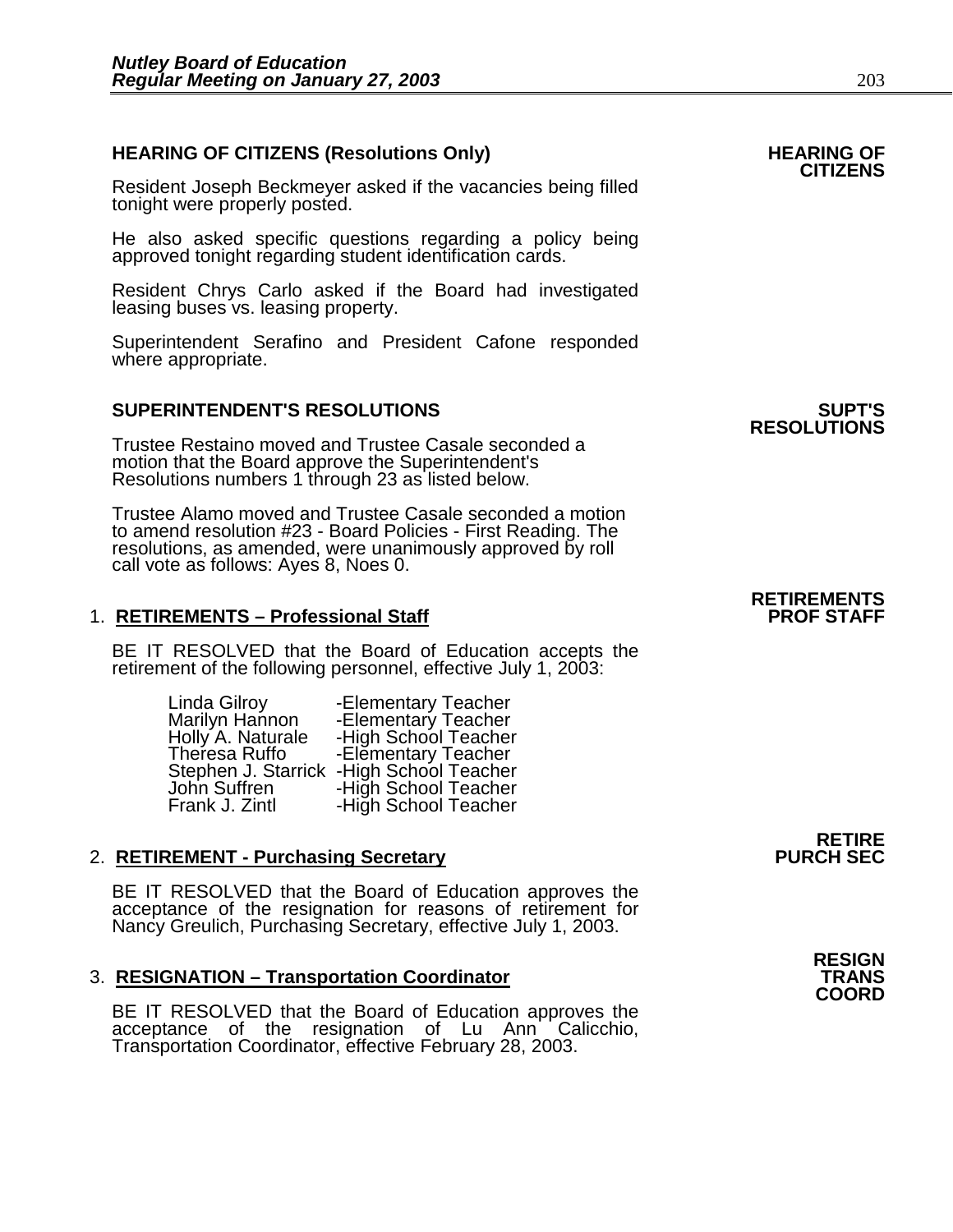## 4. **AMENDING APPOINTMENT - Professional Staff APPT PROF STAFF**

BE IT RESOLVED that the Board of Education approves the amending of the resolution, approved at the December 16, 2002 Board Meeting, of Michael Soprano to reflect a change in resignation date to January 17, 2003.

#### **5. AMENDING APPOINTMENT - Instructional Aide**

BE IT RESOLVED that the Board of Education approves the amending of the resolution, approved at the December 16, 2002 Board Meeting, of Patricia Bankuti to reflect a change in salary to \$8,825, prorated, for the 2002-03 school year. **AMEND**<br>AMEND APPOINT/<br>AMENDING APPOINTMENT - REAPPOINTMENTS - **AMENDING APPOINTMENT - REAPPOINTMENTS** 

#### 6. AMENDING APPOINTMENT - REAPPOINTMENTS - **Professional Staff**

BE IT RESOLVED that the Board of Education approves the amending of the resolution, approved at the May 29, 2002 Board Meeting of Ellen Wolf to reflect a full time position at a prorated salary of \$76,972, M.A.+30 -Max.2½, plus \$1,400 longevity, effective February 24, 2003.

### 7. **APPOINTMENT – Professional Staff**

BE IT RESOLVED that the Board of Education approves the appointment of Baron Raymonde as teacher for the 2002-03 school year, effective February 1, 2003 at the annual salary of \$40,490, M.A.-6, prorated, in accordance with the 2002-03 Teachers' Salary Guide.

BE IT FURTHER RESOLVED that the Board approves the application for emergent hiring as per the state criminal review procedure.

#### 8. **APPOINTMENT – Teacher Substitute**

BE IT RESOLVED THAT THE Board of Education approves the appointment of Holly Moscaritola as teacher substitute, effective January 2, 2003 for the 2002-03 school year, at the per diem rate of \$70.00, in accordance with the per diem rate established by the Board of Education.

#### 9. **APPOINTMENTS – Teacher Substitutes**

BE IT RESOLVED that the Board of Education approves the appointments of the teacher substitutes listed on the attached Schedule B dated January 27, 2003 for the 2002-03 school year.

# AMEND<br>APPOINT<br>INSTRUCT AIDE

**APPOINT STAFF** 

**APPOINT SUB** 

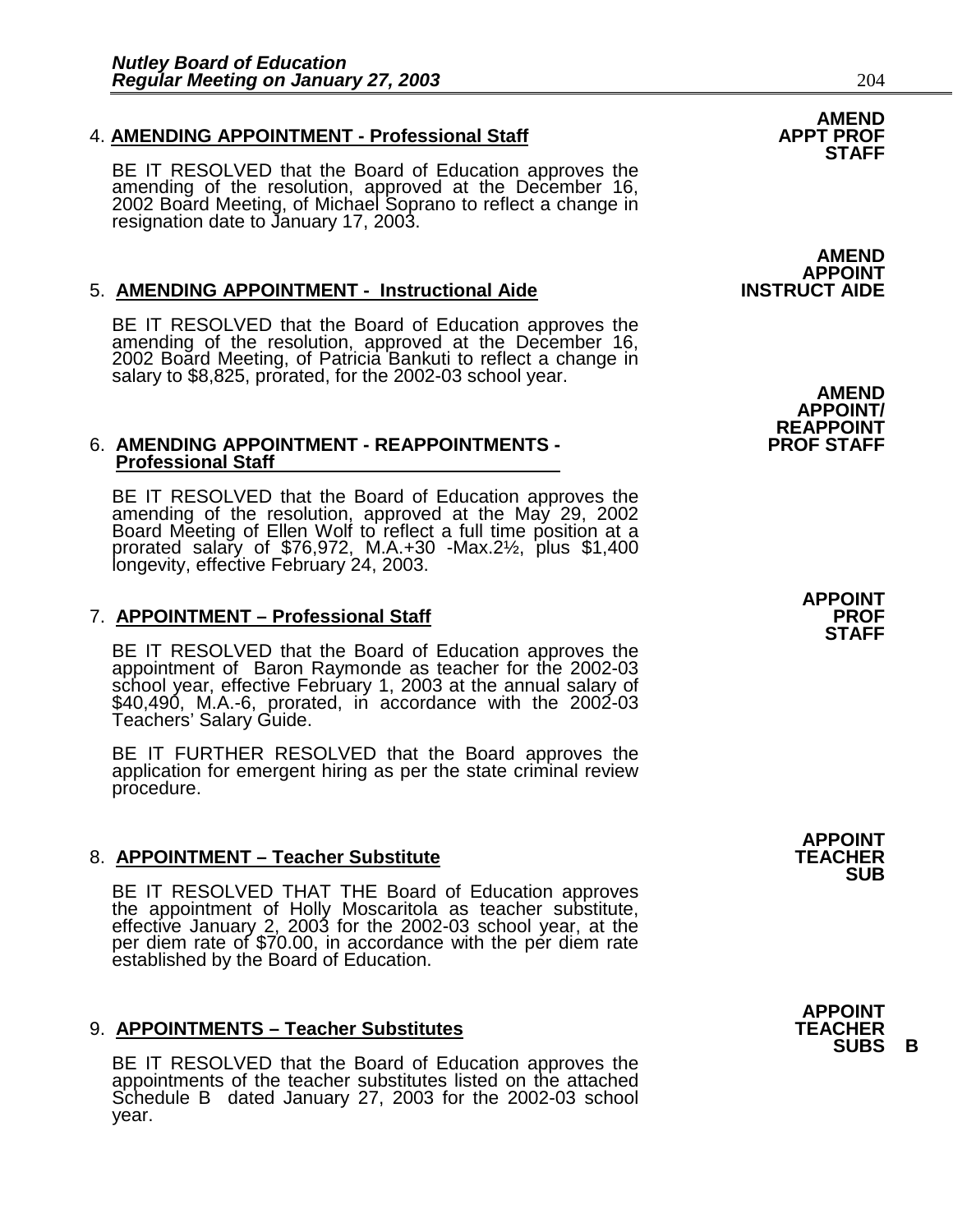#### 10. **APPOINTMENT- Substitute**

BE IT RESOLVED that the Board of Education approves the following substitute for the 2002-03 school year:

#### Secretary/School Aide

Dawn Currie

#### 11. **APPOINTMENTS - BOE Extended Day Program**

BE IT RESOLVED that the Board of Education approves the appointments of the School Age Extended Day Program employees listed below for the 2002-03 school year at the salaries indicated:

| P/T Child Care Supervisor | <b>Hourly Rate</b> |  |
|---------------------------|--------------------|--|
| Carla Cullari             | \$27.00            |  |

Special Needs Child care Aide

Luz M. Bencivenga \* \$10.00

\*BE IT FURTHER RESOLVED that the Board approves the application for emergent hiring as per the state criminal review procedure.

#### 12. APPROVAL OF PROBATIONARY CAFETERIA EMPLOYEE

BE IT RESOLVED that the Board of Education approves the appointment of Carmelina D'Angelo as probationary cafeteria employee for the 90-day probationary period from February 1, 2003 to April 30, 2003 part time 19.5 hours per week at the hourly rate of \$10.94 per hour - in accordance with the 2001-02 Cafeteria Employees Salary Guide pending conclusion of negotiations.

#### 13. LEAVE OF ABSENCE - Teacher

BE IT RESOLVED that the Board of Education approves a childrearing leave of absence for Mrs. Deborah Amoroso, elementary teacher, effective February 14, 2003 for the 2002- 03 school year with the provision that she notify the Superintendent of Schools of further teaching intentions no later than April 1, 2003.

#### 14. LEAVE OF ABSENCE - Teacher

BE IT RESOLVED that the Board of Education approves a childrearing leave of absence for Dawn Goldberg, elementary

# **APPOINT**

### **APPOINT DAY**

### **APPROVE PROBATIONARY**

**LEAVE**<br>TEACHER

**LEAVE**<br>TEACHER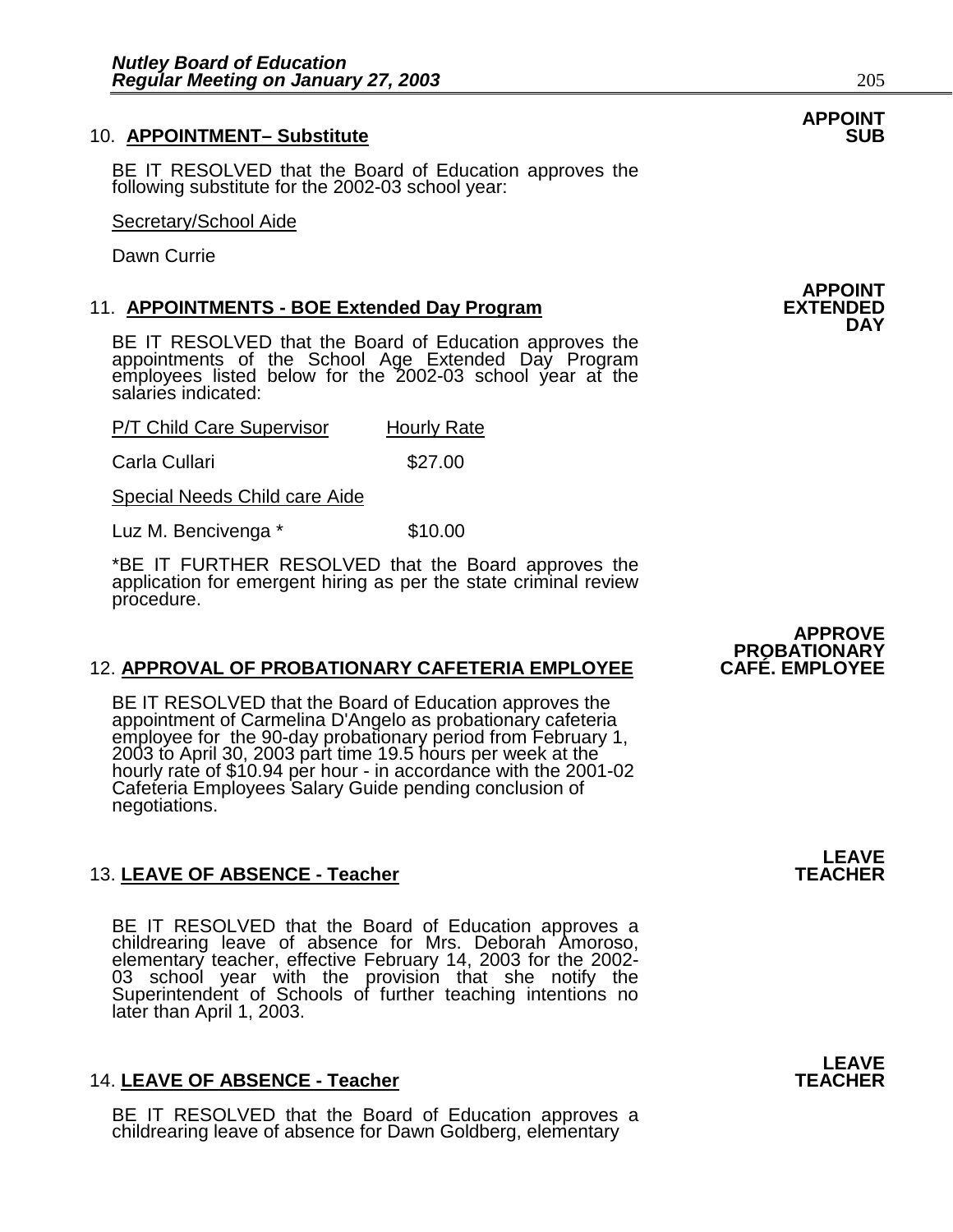teacher effective January 31, 2003 for the 2002-03 school year with the provision that she notify the Superintendent of Schools of further teaching intentions no later than April 1, 2003.

#### 15. LEAVE OF ABSENCE - Instructional Aide

BE IT RESOLVED that the Board of Education approves a medical leave of absence without pay for Joann Witczak from January 13, 2003 through March 31, 2003.

#### **16. LEAVE OF ABSENCE - Instructional Aide**

BE IT RESOLVED that the Board of Education approves a medical leave of absence without pay for Melissa Rosamilia from December 20, 2002 through March 5, 2003.

#### **17. EXTENDED LEAVE OF ABSENCE - CUSTODIAN**

BE IT RESOLVED that the Board of Education approves an additional leave of absence without pay for David Staub, effective January 2, 2003 until March 1, 2003.

#### **18. EXTRA COMPENSATION**

BE IT RESOLVED that the Board of Education approves the following personnel be paid extra compensation in the amounts indicated for services rendered:

#### **SCIENCE CURRICULUM – Grades 9-12 December 3, 10 and 17, 2002**

| Kent Bania             | \$138.56 |
|------------------------|----------|
| Lawrence Jinks         | 279.78   |
| Paula Kasner           | 138.56   |
| <b>Scott Kindler</b>   | 207.84   |
| Eleni Koukoularis      | 207.84   |
| <b>Steven Starrick</b> | 138.56   |
| Joseph Tagliareni      | 138.56   |

#### **WORLD LANGUAGES - CONVERSATIONAL SPANISH CURRICULUM–December 18, 2002 and FRENCH AP CURRICULUM–December 19, 2002**

| \$69.28 |
|---------|
| 69.28   |
| 69.28   |
| 186.52  |
|         |

**HEALTH DYNAMICS CLASSES - Month of December, 2002**

**AIDE** 

**LEAVE**<br>**INSTRUCT AIDE** 

**EXTENDED**<br>LEAVE **CUSTODIAN** 

**EXTRA**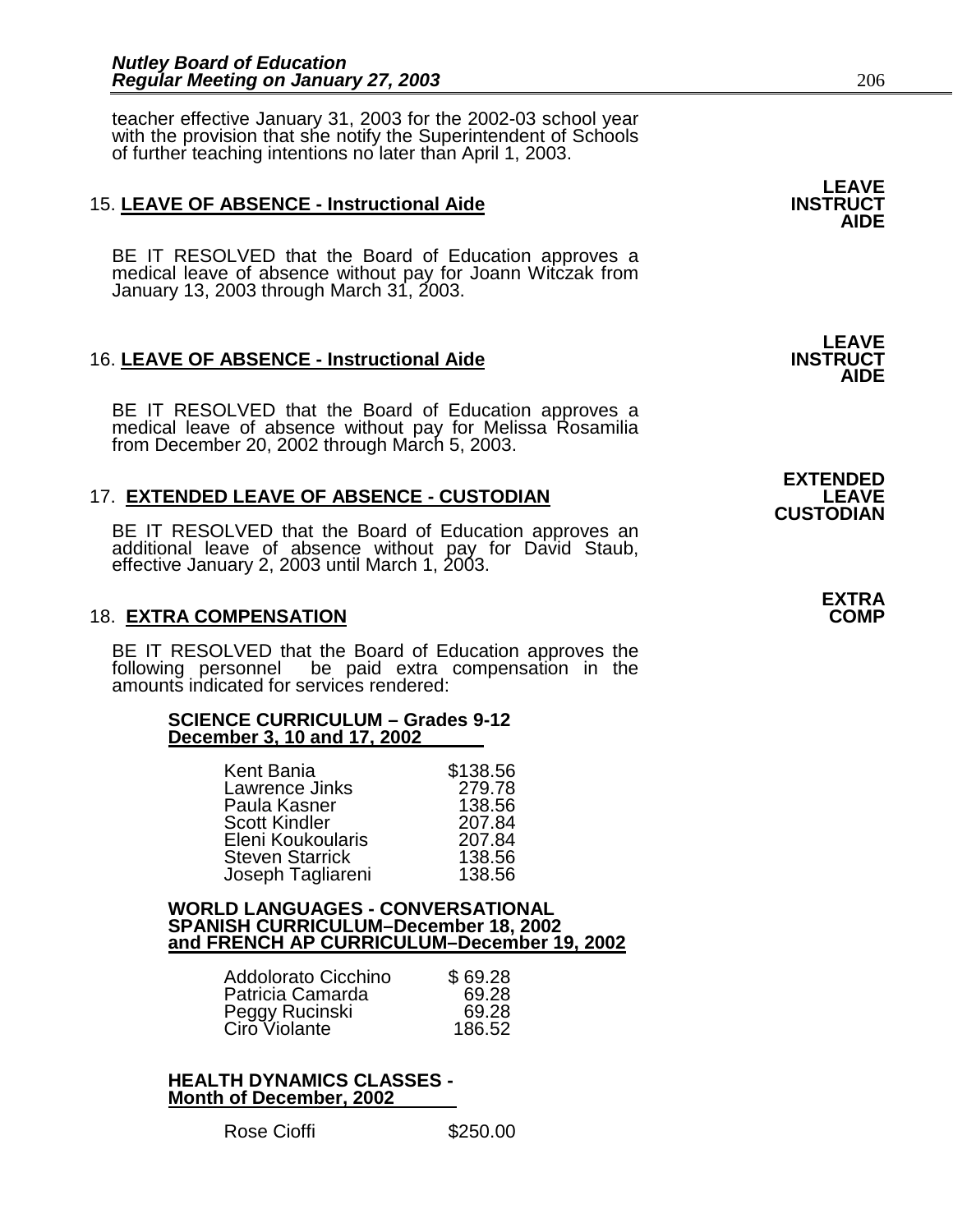# **PAYMENT FOR JOHNS HOPKINS (SAT) REVIEW CLASSES – January 11, 2003**

| <b>JoLinda Griwert</b> | \$138.56 |
|------------------------|----------|
| Leann Martin           | 138.56   |

#### **CENTRAL DETENTION COVERAGE – December, 2002**

#### High School

| Robin DeLorenzo<br>Anne Marie Kowalski<br>Lisa Vallo | 56.31<br>206.47<br>18.77 |
|------------------------------------------------------|--------------------------|
|                                                      |                          |

### Franklin School

| Joseph Cappello   | 150.16 |
|-------------------|--------|
| Louis Manganiello | 75.08  |
| LuAnn Zullo       | 18.77  |

#### **SATURDAY MORNING SUSPENSIONS – December, 2002**

#### High School

| Anne Marie Kowalski | \$156.90 |
|---------------------|----------|
| Lisa Vallo          | 78.45    |

### **INTRAMURALS - 10/3 - 10/24/02**

Jennifer Citarella  $$107.40$ 

#### 19. **LONGEVITY PAY PAY**

BE IT RESOLVED that the Board of Education authorizes the approval of the following longevity payments:

AnnMarie Kowalski \$1,450 prorated Eff. Feb 1, 2003 (20 yrs)

Rosalie Alongi \$600 prorated Eff. Feb. 1, 2003 (10 yrs)

#### 20. **SPECIAL CLASS PLACEMENT - Educationally CLASS CLASS CLASS CLASS Disabled Student Disabled Student**

BE IT RESOLVED that the Board of Education authorizes the attendance of students in out-of-district Special Education classes for the 2002-03 school year as follows:

**LONGEVITY** 

# **SPECIAL**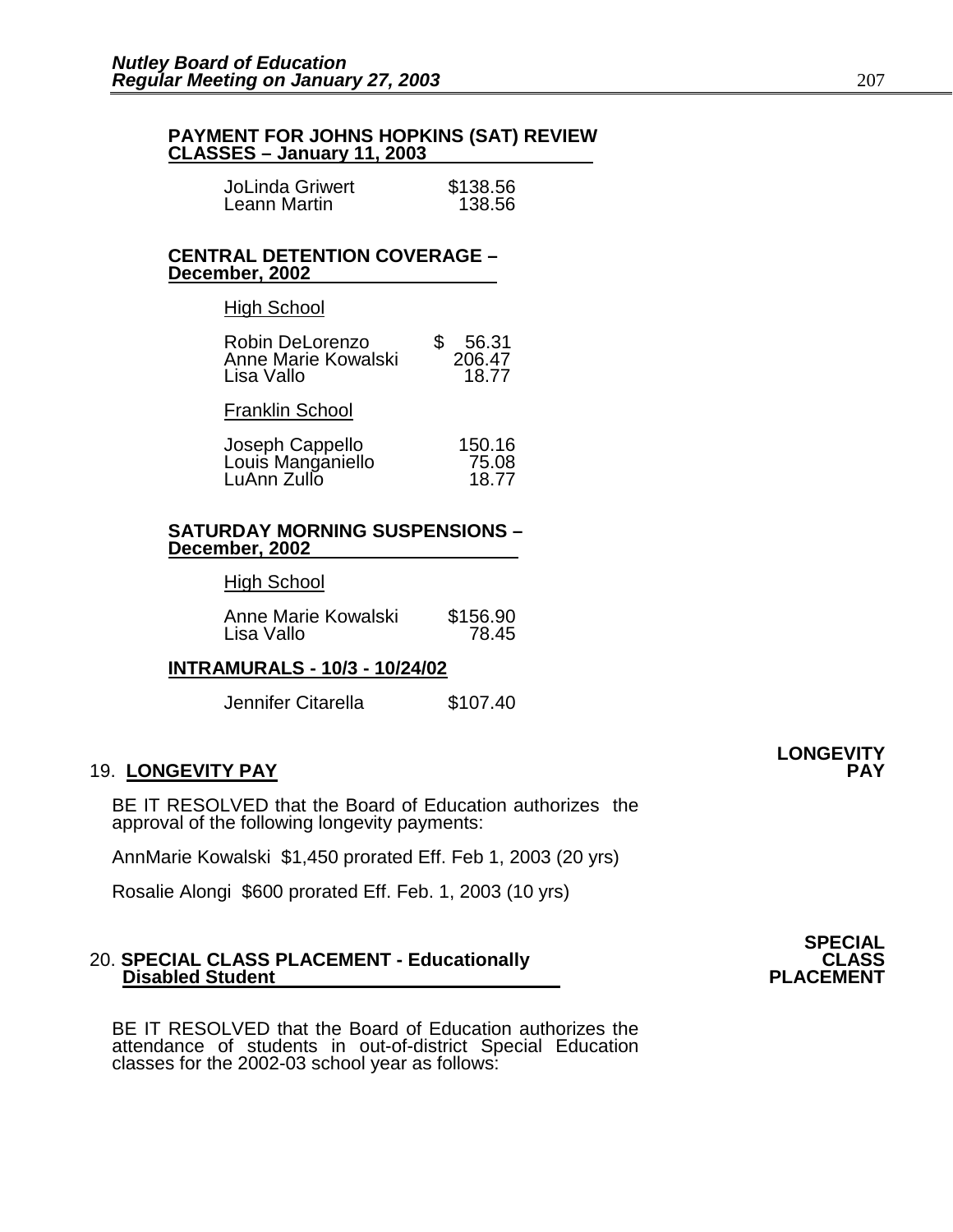| School                                                 | No. of | <b>Students Classification</b> | Effective<br>Date | Tuition             |
|--------------------------------------------------------|--------|--------------------------------|-------------------|---------------------|
| <b>F&amp;N Brown</b><br>School<br>Verona, NJ           |        | Preschool<br><b>Disabled</b>   | 1/2/03            | \$18,714.60         |
| <b>Child Develop-</b><br>ment Center<br>Bloomfield, NJ | $1*$   | FD                             |                   | 1/16/03 \$17,001.36 |

\*Please note that this is a transfer student

#### **21. CHANGE IN TRAINING LEVELS**

BE IT RESOLVED, That the Board of Education approves the following personnel be advanced to the proper level of the salary  $\degree$  guide in accordance with Board of Education Regulations, said teachers having completed the necessary college courses to qualify for such advancement, to be effective Febrŭary 1, 2003.

|                              | <b>Step</b>    | Salary (Prorated) |
|------------------------------|----------------|-------------------|
| <u>To B.A.+15</u>            |                |                   |
| Maria Considine              | $8\frac{1}{2}$ | \$43,241          |
| Danielle Ferraro             | 11             | 47,441            |
| Nicholas Norcia              | 6              | 38,721            |
| Alisa Rossi                  | 9              | 44,079            |
| <u>To B.A.+30</u>            |                |                   |
| Kimberly Algieri             | 9              | 26,890 (p/t .6)   |
| <b>Michele Cristantiello</b> | Max. 2         | 65,329            |
| <b>Walter King</b>           | 9              | 44,817            |
| <b>Susan Neri</b>            | 17             | 63,155            |
| <u>To M.A.</u>               |                |                   |
| Darren Groh                  | 13             | 53,179            |
| <u>To M.A.+15</u>            |                |                   |
| <b>Christopher Rosati</b>    | 9              | 47,640            |

**CHANGE LEVELS**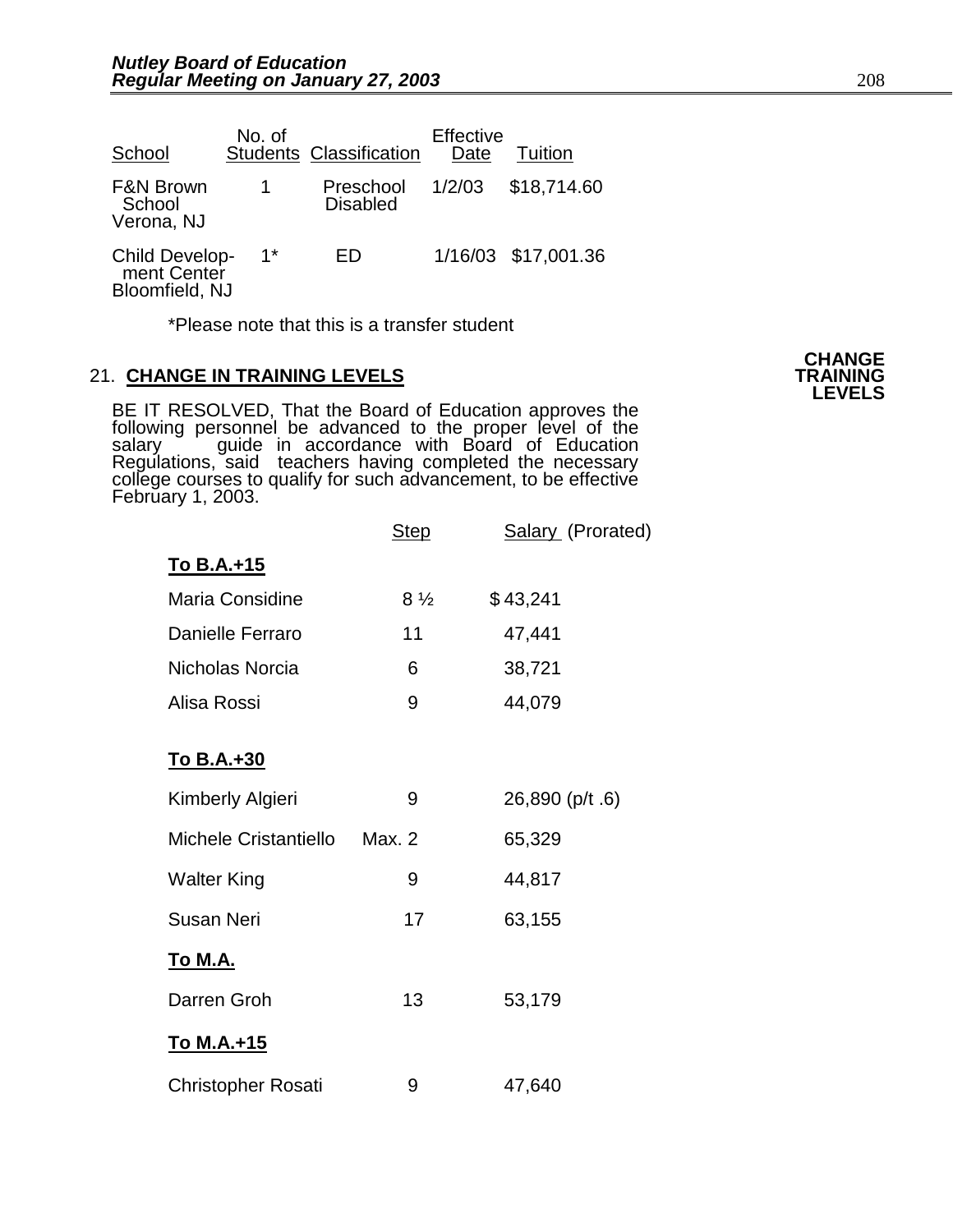| o M.A.+30 |  |
|-----------|--|
|           |  |

| Donna Hutcheson | Max. 4 | 79,919 |
|-----------------|--------|--------|
| Robert O'Dell   | 6      | 87,304 |
| Lorraine Restel | Max. 4 | 79.919 |

### 22. APPROVAL OF WALT DISNEY WORLD ORLANDO TRIP

BE IT RESOLVED that the Board of Education approves the trip to Walt Disney World, Orlando, FL for the Raider Marching Band, Orchestra, Choralettes, Concert Choir, Octets and Cheerleaders from May 14, 2003 through May 18, 2003.

#### 23. **BOARD POLICY- First Reading**

BE IT RESOLVED that the Board approves the following new Board Policies at this first reading.

| Policy #5512.01     | Harassment, Intimidation Schedule C<br>and Bullying |            |
|---------------------|-----------------------------------------------------|------------|
| <b>Policy #5517</b> | <b>Pupil Identification Cards</b>                   | Schedule D |

### **BOARD SECRETARY'S RESOLUTIONS** SECRETARY'S

Trustee Alamo moved and Trustee Parisi seconded a motion that the Board approve the Board Secretary's Resolutions numbers 1 through 10 as listed below.

Trustee Casale moved and Trustee Pelaia seconded a motion to amend resolution #10 - Lease Agreement revising the monthly sum of \$1,866.67 to \$1,650.00.

The resolution, as amended, was unanimously approved by roll call vote as follows: Ayes 8, Noes 0.

### 1. **SECRETARY & TREASURER'S REPORT**

 BE IT RESOLVED that the Board of Education acknowledges and accepts the reports of the Board Secretary (Appendix A) and Treasurer of School Monies (Appendix B) for the period from July 1, 2002 through December 31, 2002.

 **BOARD RESOLUTIONS** 

**SECY. & TREAS. A** 

**BOARD POLICY C** 

**APPROVE** 

**TRIP**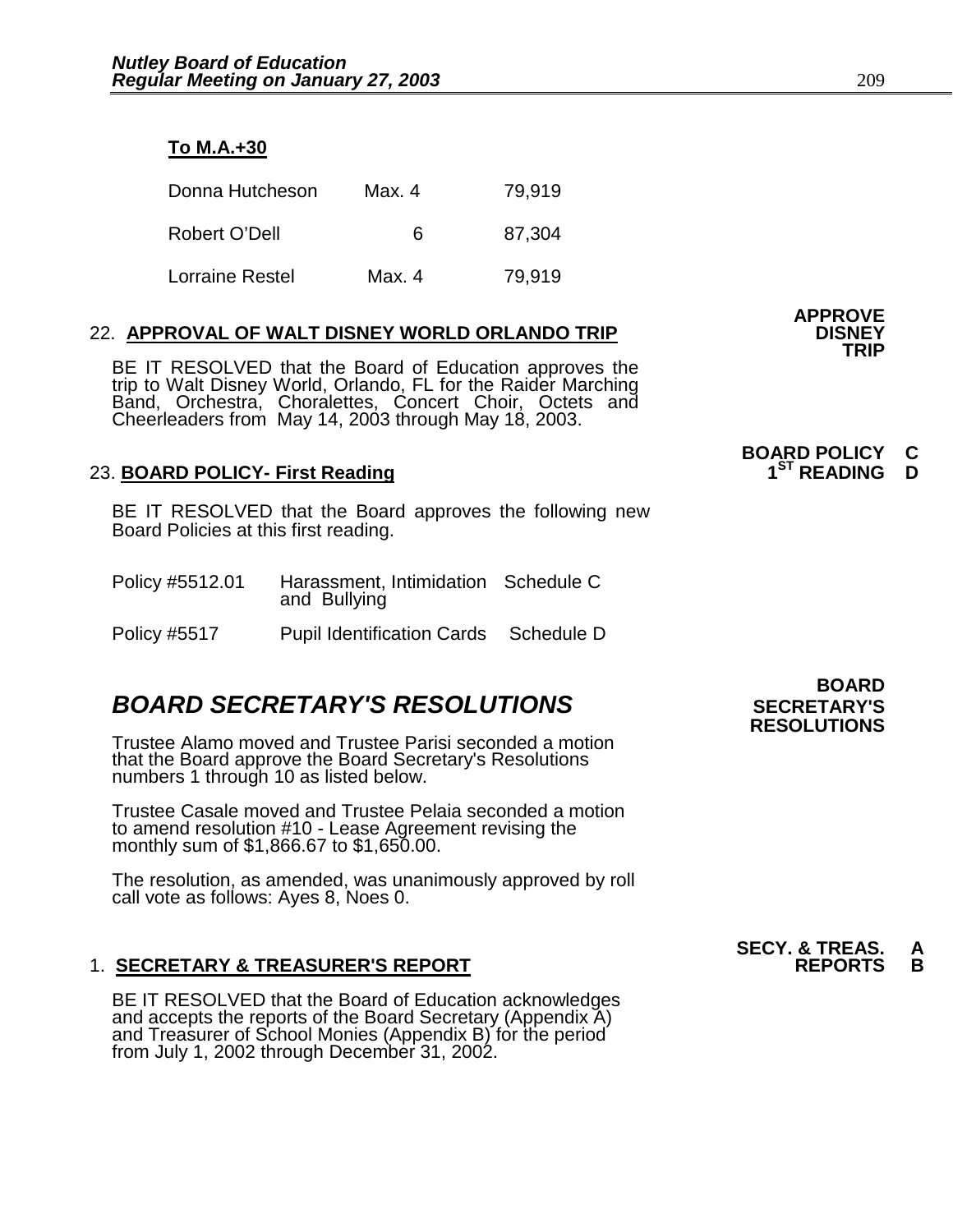#### 2. **CERTIFICATION OF MAJOR ACCOUNT FUND STATUS**

BE IT RESOLVED that pursuant to NJAC 6:20-2.13 (e), the Nutley Board of Education certifies that as of December 31, 2002, after review of the Secretary's monthly financial report (Appropriations section) and upon consultation with the appropriate district officials, to the best of its knowledge no major account or fund has been over-expended in violation of NJAC 6:20-2.13(b) and that sufficient funds are available to meet the district's financial obligations for the remainder of the fiscal year. (Major accounts are General Fund and Debt (Major accounts are General Fund and Debt Service.)

## 3. **BILLS AND MANDATORY PAYMENTS MANDATORY C PAYMENTS**

BE IT RESOLVED that the Board of Education approves the payment of bills and mandatory payments dated January 27, 2003 in the total amount of \$4,253,345.25 (Appendix C).

# 4. **REQUESTS FOR USE OF SCHOOL BUILDINGS AND USE OF BUILDINGS D**

BE IT RESOLVED that the Board of Education approves the requests for the use of school buildings and grounds (Appendix D), that conform to the rules and regulations set by the Board of Education.

## 5. **TRANSFER SCHEDULE TRANSFER E SCHEDULE**

BE IT RESOLVED that the Board of Education approves, in compliance with N.J.A.C. 9:20-2, the transfers in the 2002-03 budget per Transfer Schedule #6 dated January 27, 2003 in the amount of \$98,081 as appended (Appendix E).

#### 6. ACCEPTANCE OF GRANT - No Child Left Behind Act  **(NCLB) - FY 2003 FY 2003**

BE IT RESOLVED that the Board of Education accepts a FY 2003 Grant under the No Child Left Behind act (NCLB) in the following amounts:

| Title   Part A \$230,160 |  | Title II Part A 100,826 (Public- \$94,645 Nonpublic - \$6,181)<br>Title II Part D 6,561 (Public- 5,720 Nonpublic - 841)                                                              |
|--------------------------|--|--------------------------------------------------------------------------------------------------------------------------------------------------------------------------------------|
| Title III                |  | \$12,176 (Consortium Application with the<br>following Districts contributing funding:<br>Nutley \$7,779; Caldwell/West Caldwell<br>\$2,875; Glen Ridge \$846; Cedar Grove<br>\$676) |

**BILLS &** 

 **CERTIFICATION** 

**FUND STATUS** 

# **GROUNDS AND GROUNDS**

| <b>GRANT</b>   |
|----------------|
| NCLB           |
| <b>FY 2003</b> |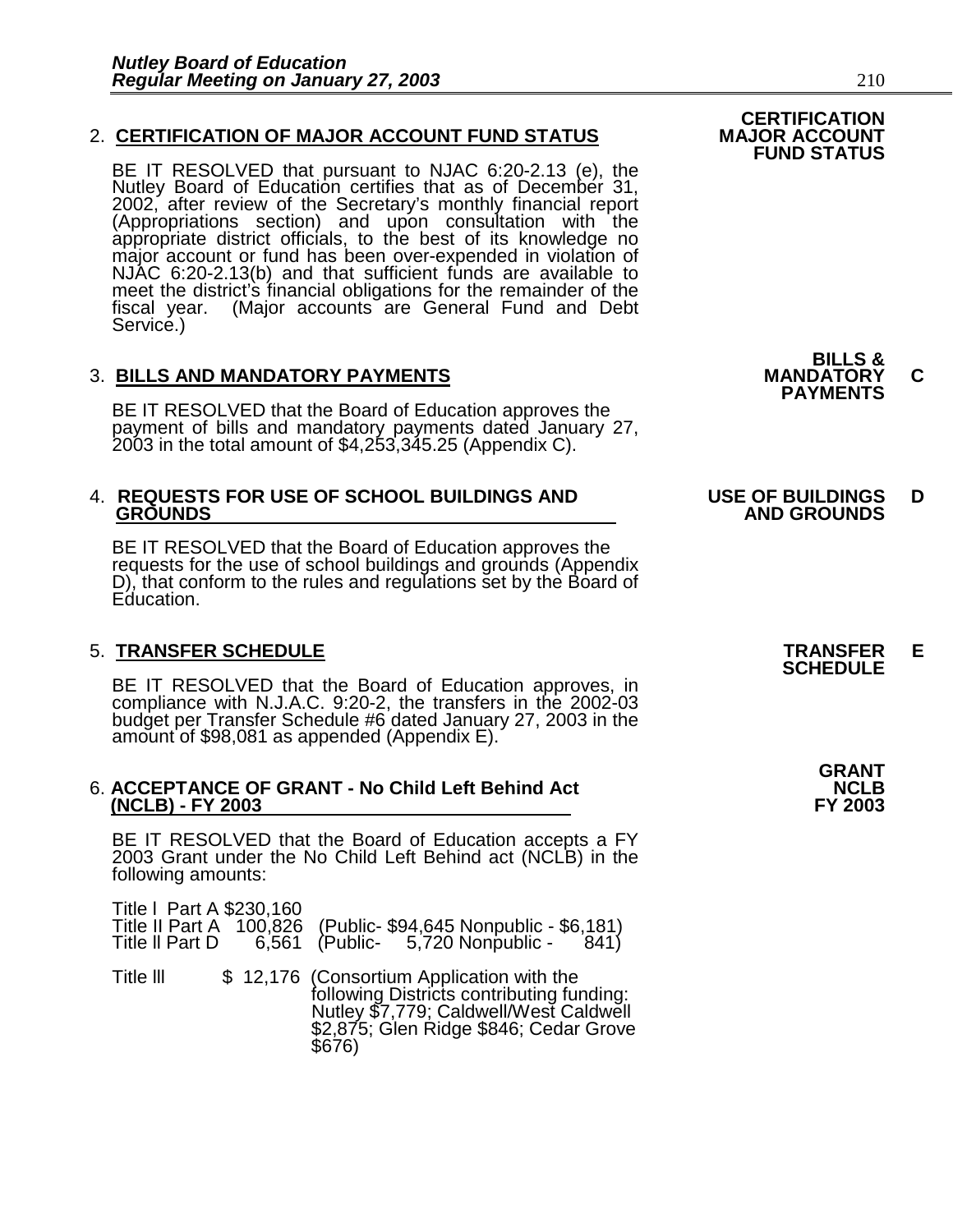| <b>Title IV</b> |  | 16,092 (Public- 14,030 Nonpublic- 2,062) |
|-----------------|--|------------------------------------------|
| Title V         |  | 19,515 (Public- 14,030 Nonpublic- 2,501) |

\$385,330

#### **7. APPLICATION FOR EXTRAORDINARY AID**

BE IT RESOLVED, That the Board of Education approves submission of applications (25) for extraordinary aid in accordance with Section 19(b) of P.L. 1996c. 138, Comprehensive Educational Improvement and Financing Act of 1996, NJSA 18A:7F-19(b).

#### 8. **DETERMINING TIME AND PLACE FOR DRAWING FOR ANNUAL POSITION ON BALLOT FOR ANNUAL SCHOOL ELECTION ELECTION**

BE IT RESOLVED, That the Board of Education determines that the drawing for ballot position for the April 15, 2003 Annual School Election be held at 10:00 a.m. in the Board Conference Room on Wednesday, March 5, 2003.

#### 9. **ESTABLISHING HOURS OF VOTING FOR THE ANNUAL HOURS ARE ANNUAL** FOR THE ANNUAL FIGURS **SCHOOL ELECTION**

BE IT RESOLVED, That the Board of Education establishes the hours of voting at the April 15, 2003 Annual School Election to be 2:30 p.m. to 9:00 p.m.

#### **10 LEASE AGREEMENT**

BE IT RESOLVED that the Board of Education approves the lease agreement with Judrich Associates, Passaic, NJ (landlord) to rent the premises at 113 E. Centre Street, Nutley, NJ for the period from March 1, 2003 through February 28, 2005, and

BE IT FURTHER RESOLVED that the Board agrees to pay the landlord a monthly sum of \$1,650.00

#### **COMMITTEE REPORTS REPORTS**

| Trustee Alamo           | - Policy Committee   |
|-------------------------|----------------------|
| <b>Trustee Restaino</b> | - Athletic Committee |

#### **HEARING OF CITIZENS CITIZENS**

Resident Chrys Carlo asked about the status of a request to have cheerleaders present at basketball games. She also questioned the status of getting out of the NNJIL.

Resident Joseph Beckmeyer commended the Board for video taping its public meetings and offered several suggestions regarding the conduct of Board meetings and the posting of

**APPLICATION AID** 

**TIME & PLACE** 

**LEASE**<br>AGREEMENT

**COMMITTEE** 

**HEARING OF**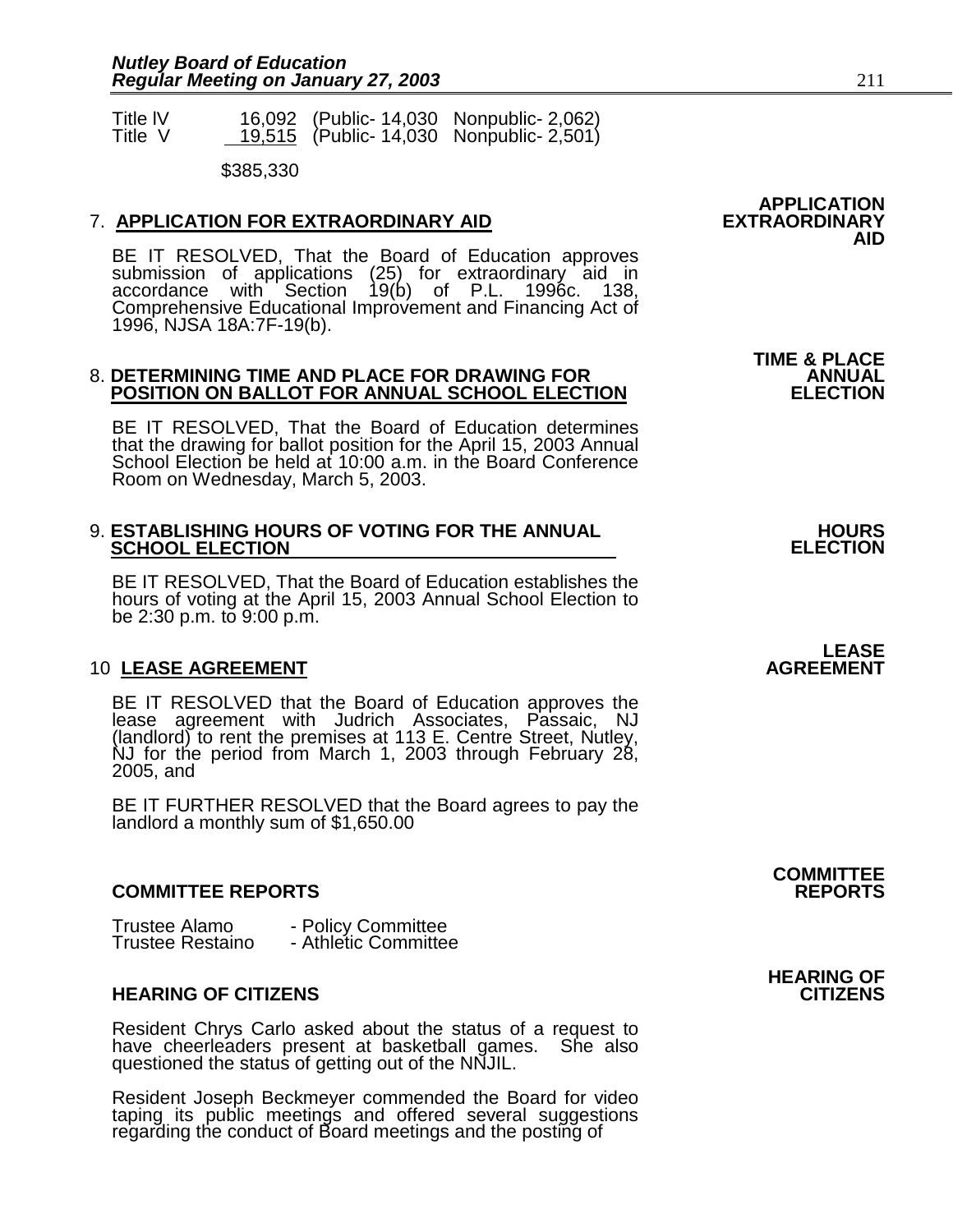materials on the district's website. He concluded by asking the Board to confirm that the auto shop equipment was disposed properly.

Resident Andreusca Alexandrini recommended that the Board consider building a new middle school instead of refurbishing the existing Franklin Middle School.

Resident Lynn Stack spoke on behalf of the Radcliffe parents and thanked the Board for their efforts to relocate the parking of school buses from the Radcliffe School.

Resident Anthony Capriglione spoke extensively about the recently defeated referendum elections and the cost of property taxes, the condition of the schools, the history of school repairs and the way this Board is addressing them.

Resident Chrys Carlo spoke about the accumulation of problems in the Nutley schools and felt it is unfair to blame this present Board for the long term repairs that are needed in all Nutley schools.

President Cafone responded where appropriate. Hearing no further comments, President Cafone closed this portion of the meeting.

#### **OLD BUSINESS OLD BUSINESS**

Trustee Genitempo announced that he is offended by the comments of Mr. Capriglione who accused the Board of intentionally misrepresenting facts regarding the bond referendum. He spoke of the Board's diligent efforts and hard work to provide Nutley children with the facilities and programs they need for a successful education.

Trustee Olivo spoke passionately about the serious needs in our schools.

Trustee Casale spoke of the needs of the district and commended Board President Cafone for his successful efforts to convene a joint meeting with the Nutley Township Commissioners.

#### **NEW BUSINESS NEW BUSINESS**

Trustee Pelaia expressed concerns about student safety when opening the district's schools to the public on election day.

#### **ADJOURNMENT ADJOURN**

There being no further business, the meeting was adjourned at 9:15 PM on a motion by Trustee Restaino, seconded by Trustee Casale and unanimously approved by voice vote.